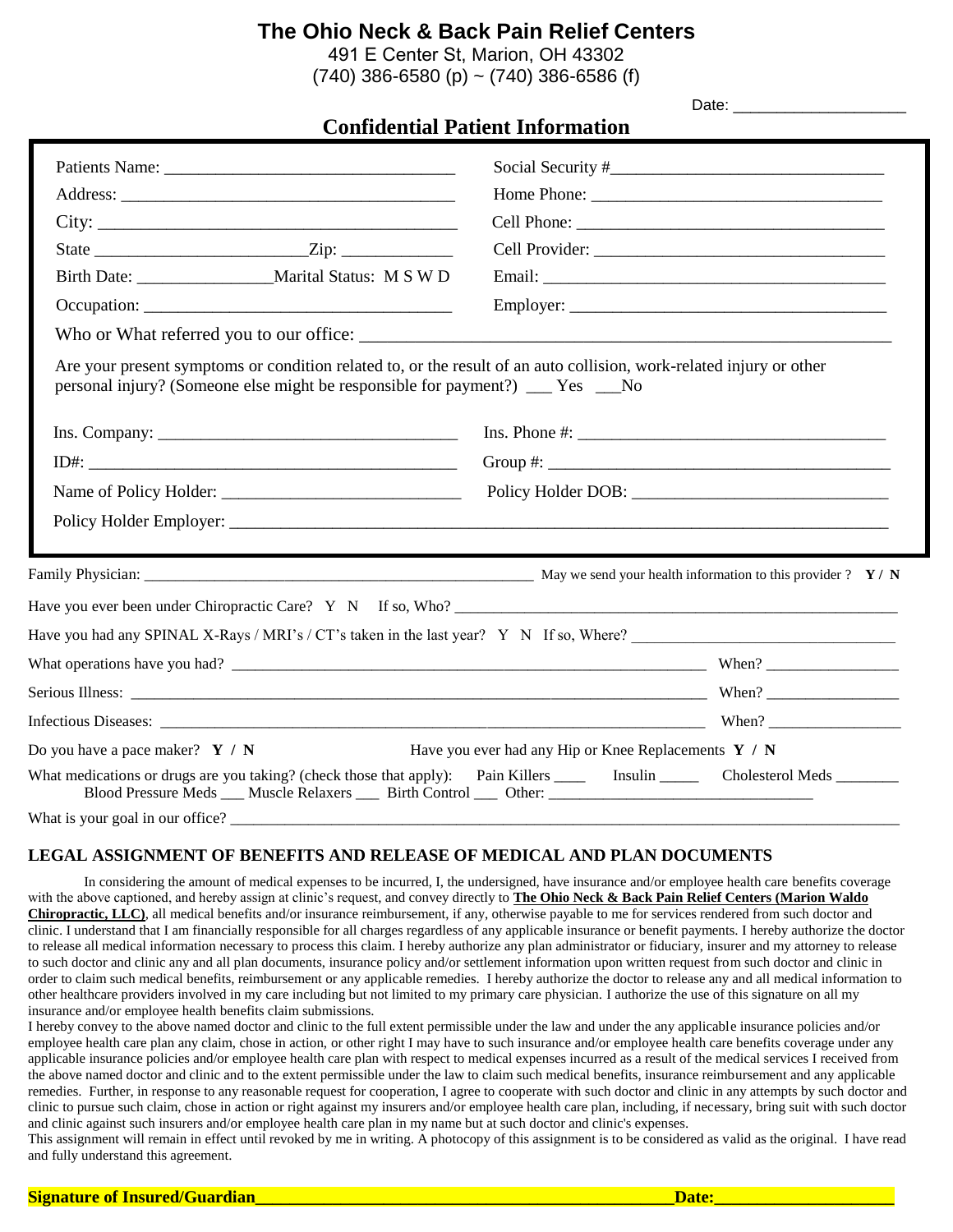491 E Center St, Marion, Ohio 43302  $(740)$  386-6580 (p) ~  $(740)$  386-6586(f)

## **CASE HISTORY**

#### **Patient Name:** \_\_\_\_\_\_\_\_\_\_\_\_\_\_\_\_\_\_\_\_\_\_\_\_\_\_\_\_\_\_\_\_\_\_\_

1. Circle the severity  $(0 = No$  Pain to  $10 = V$ ery Severe Pain) and Frequency of pain  $%$  of the week you experience the pain).

|    | <b>Condition / Problem</b> | Frequency (% of week)<br><b>Severity</b> |                                                         |                                  |  |  |          |  |  |  |
|----|----------------------------|------------------------------------------|---------------------------------------------------------|----------------------------------|--|--|----------|--|--|--|
|    |                            | Minimal                                  | Severe                                                  | Occasional                       |  |  | Constant |  |  |  |
|    | a.                         |                                          | 0 1 2 3 4 5 6 7 8 9 10 0 10 20 30 40 50 60 70 80 90 100 |                                  |  |  |          |  |  |  |
| b. |                            | 0 1 2 3 4 5 6 7 8 9 10                   |                                                         | 0 10 20 30 40 50 60 70 80 90 100 |  |  |          |  |  |  |
|    | $\mathbf{C}$ .             | 0 1 2 3 4 5 6 7 8 9 10                   |                                                         | 0 10 20 30 40 50 60 70 80 90 100 |  |  |          |  |  |  |
| d. |                            | 0 1 2 3 4 5 6 7 8 9 10                   |                                                         | 0 10 20 30 40 50 60 70 80 90 100 |  |  |          |  |  |  |

#### **Please mark the figures where you experience pain.**

2. Symptoms are worse in the (circle all that applies)

| -morning   | -Increase during the day |
|------------|--------------------------|
| -afternoon | -same all day            |
| -night     | -decrease during the day |



- 3. Symptom (a) is: Sharp / Dull / Burning / Aching / Throbbing / Numbness / Tingling / Pins & Needles / Tightness
- 4. Symptom (b) is: Sharp / Dull / Burning / Aching / Throbbing / Numbness / Tingling / Pins & Needles / Tightness
- 5. When did your symptoms begin (onset date)?
- 6. How did your symptoms begin? \_\_\_\_\_\_\_\_\_\_\_\_\_\_\_\_\_\_\_\_\_\_\_\_\_\_\_\_\_\_\_\_\_\_\_\_\_\_\_\_\_\_\_\_\_\_\_\_\_\_\_\_\_\_\_\_\_\_\_\_\_\_\_\_\_\_\_\_\_
- 7. Have you experienced these before? \_\_\_\_\_\_\_\_\_\_\_\_\_\_\_\_\_\_\_\_\_\_\_\_\_\_\_\_\_\_\_\_\_\_\_\_\_\_\_\_\_\_\_\_\_\_\_\_\_\_\_\_\_\_\_\_\_\_\_\_\_\_\_\_\_\_
- 8. Do your symptoms radiate?
- 9. Has your condition? \_\_\_\_\_ Improved \_\_\_\_\_ Gotten Worse \_\_\_\_\_ Stayed the same since it began
- 10. Circle the things that make your problems worse:
	- Bending Lying Walking Standing Sitting Movement Twisting Lifting Sleeping
- 11. Is there anything you can do to relieve the problems? \_\_\_\_No \_\_\_\_Yes Describe: \_\_\_\_\_\_\_\_\_\_\_\_\_\_\_\_\_\_\_\_\_\_\_\_\_\_\_\_\_
- If No, what have you tried that has not helped?
- 12. Have you been treated for this before? \_\_\_\_No \_\_\_\_\_Yes. How long ago? \_\_\_\_\_\_\_
- 13. What treatment did you receive?
- 14. Results of previous treatment? \_\_\_\_Good \_\_\_\_Poor Comments \_\_\_\_\_\_\_\_\_\_\_\_\_\_\_\_\_\_
- 15. Is this condition interfering with \_\_\_\_ Work \_\_\_\_Sleep \_\_\_\_Daily Routine \_\_\_\_Recreation
- 16. List any other major injuries you have had, other than those mentioned above:
- 17. Any other musculoskeletal problems? \_\_\_No \_\_\_Yes Any neurological problems? \_\_\_No \_\_\_ Yes Additional information on back side of sheet.

\_\_\_\_\_\_\_\_\_\_\_\_\_\_\_\_\_\_\_\_\_\_\_\_\_\_\_\_\_\_\_\_\_\_\_\_\_\_\_\_\_\_\_\_\_\_\_\_\_\_\_\_\_\_\_\_\_\_\_\_\_\_\_\_\_\_\_\_\_\_\_\_\_\_\_\_\_\_\_\_\_\_\_\_\_\_\_\_\_\_\_\_\_\_\_\_\_\_\_

I certify that the above information is accurate to the best of my knowledge.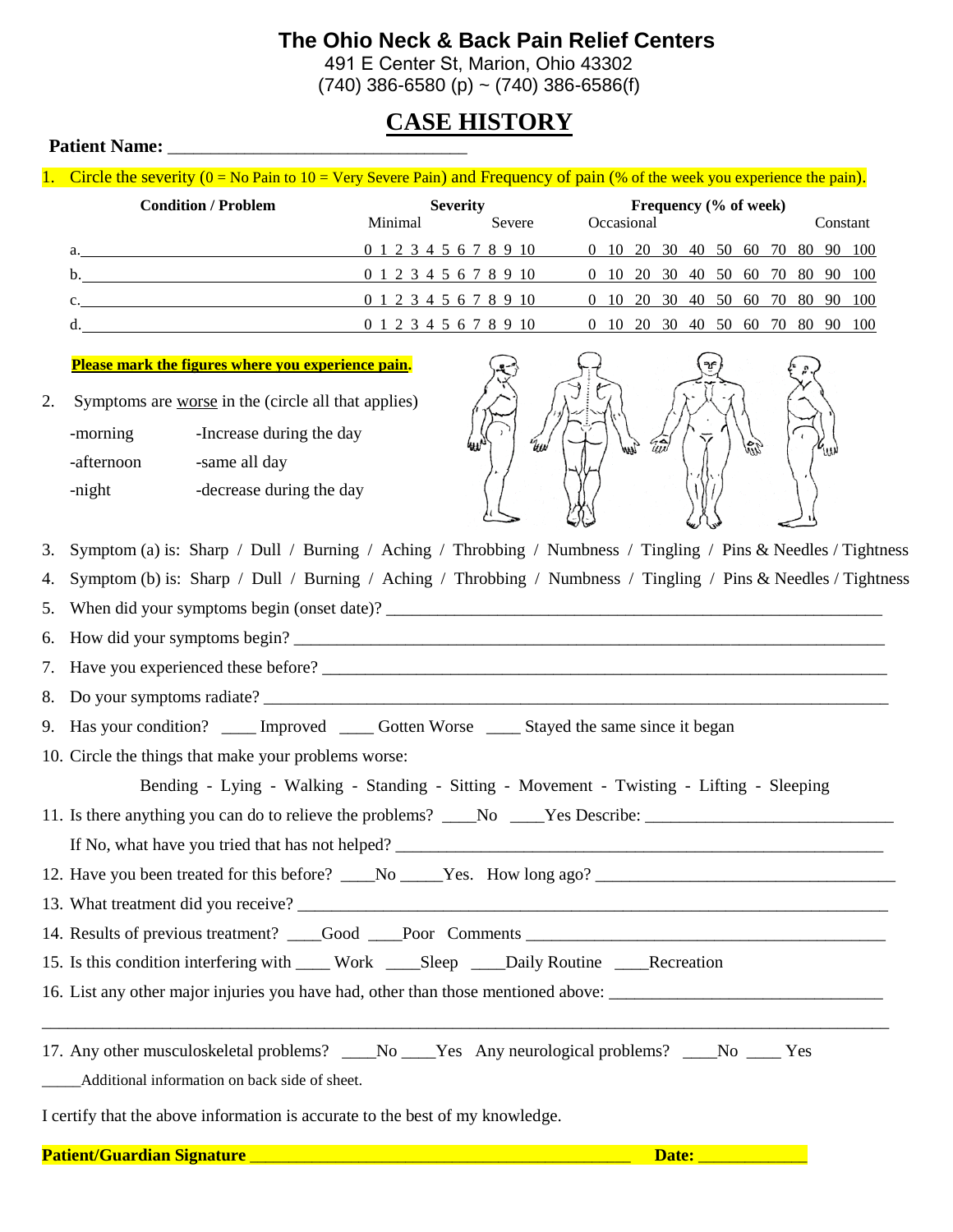491 E Center StRd, Marion, Ohio 43302  $(740)$  386-6580 (p) ~  $(740)$  386-6586 (f)

**Patient Name:** 

## **Family History Personal Habits**

| Cancer                            | Grandparents<br>Children<br>Siblings<br>Mother<br>Father | <b>Type</b><br>Exercise<br>Dairy Products                                            | Amount<br><u> 1989 - Johann Barbara, martin da basar da basar da basar da basar da basar da basar da basar da basar</u> | $Per^*$ |  |  |  |
|-----------------------------------|----------------------------------------------------------|--------------------------------------------------------------------------------------|-------------------------------------------------------------------------------------------------------------------------|---------|--|--|--|
| <b>Heart Disease</b>              |                                                          | Soda/Pop                                                                             |                                                                                                                         |         |  |  |  |
| <b>High Cholesterol</b>           |                                                          | Coffee/Tea                                                                           |                                                                                                                         |         |  |  |  |
| <b>Stroke</b>                     |                                                          | Alcohol                                                                              |                                                                                                                         |         |  |  |  |
| Aneurysm                          |                                                          | Tobacco(any type)                                                                    |                                                                                                                         |         |  |  |  |
| Alcohol Use                       |                                                          |                                                                                      |                                                                                                                         |         |  |  |  |
| <b>Tobacco Use</b>                |                                                          | Drugs(any type)                                                                      |                                                                                                                         |         |  |  |  |
| Drug Use                          |                                                          | <b>Vitamins</b>                                                                      |                                                                                                                         |         |  |  |  |
| <b>Diabetes</b>                   |                                                          |                                                                                      | *please write Day, Week, or Month as applicable                                                                         |         |  |  |  |
| Osteoporosis                      |                                                          |                                                                                      |                                                                                                                         |         |  |  |  |
| Family Members still Alive        |                                                          | <b>Occupation</b>                                                                    |                                                                                                                         |         |  |  |  |
| <b>Other Hereditary Disorders</b> |                                                          |                                                                                      |                                                                                                                         |         |  |  |  |
|                                   |                                                          |                                                                                      |                                                                                                                         |         |  |  |  |
|                                   |                                                          | Does your job require you to:                                                        |                                                                                                                         |         |  |  |  |
| What are their current ages?      |                                                          | $\Box$ Stand<br>$\Box$ Walk<br>$\Box$ Sit<br>$\Box$ Bend<br>$\Box$ Lift<br>How Much? |                                                                                                                         |         |  |  |  |

### **Women Only:**

To the best of my knowledge I **am / am NOT** pregnant and (**give my permission / don't give permission**) to x-ray me for diagnostic interpretation.

#### **HIPAA Statement**

The patient understands and agrees to allow this chiropractic office to use their Patient Health information for the purpose of treatment, payment, healthcare operations, and coordination of care. We want you to know how your Patient Health Information is going to be used in this office and your rights concerning those records. If you would like to have a more detailed account of our policies and procedures concerning the privacy of your Patient Health Information we encourage you to read the HIPPA NOTICE that is available to you at the front desk before signing this consent. Upon request, you will be given a copy. If there is anyone you do not want to receive your medical records, please inform our office.

**Patient/Guardian signature**\_\_\_\_\_\_\_\_\_\_\_\_\_\_\_\_\_\_\_\_\_\_\_\_\_\_\_\_\_\_\_\_\_\_\_\_\_\_\_\_\_\_\_\_\_**\_\_\_\_\_\_\_Date:\_\_\_\_\_\_\_\_\_\_\_\_\_\_\_\_\_\_\_\_\_\_\_\_\_\_\_**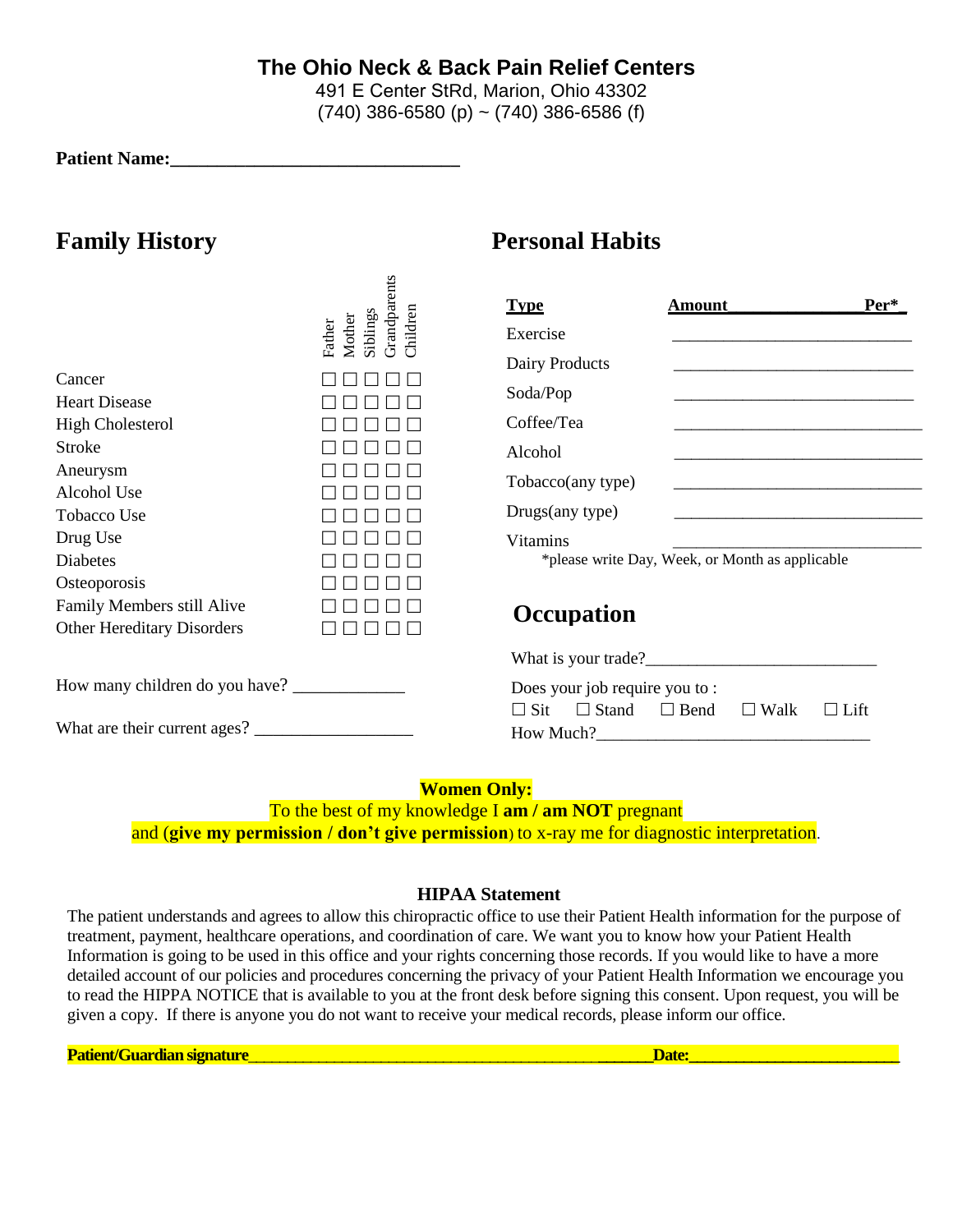491 E Center St, Marion, Ohio 43302

 $(740)$  386-6580 (p) ~  $(740)$  386-6586 (f)

#### **Patient Name:**  $\qquad \qquad$  **Date:**  $\qquad \qquad$

## **T e r m s o f A c c e p t a n c e**

The goal of our office is to enable patients to gain control of their health. To attain this we believe communication is the key. There are often topics that are hard to understand and we hope this document will clarify those issues for you.

## **Informed Consent:**

A patient, in coming to the chiropractic doctor, gives the doctor permission and authority to care for the patient in accordance with the chiropractic tests, diagnosis, and analysis. The chiropractic adjustment or other clinical procedures are usually beneficial and seldom cause any problems. In rare cases, underlying physical defects, deformities or pathologies may render the patient susceptible to injury. The doctor, of course, will not give any treatment or care if he/she is aware that such care may be contra-indicated. Again, it is the responsibility of the patient to make it known, or to learn through healthcare procedures what he/she is suffering from: latent pathological defects, illnesses or deformities which would otherwise not come to the attention of the chiropractic physician. The chiropractic doctor provides a specialized, non-duplicating health care service. Your doctor of chiropractic is licensed in a special practice and is available to work with other types of provider in your health care regimen. I understand that if I am accepted as a patient by a physician at **The Ohio Neck & Back Pain Relief Centers**, I am authorizing them to proceed with any treatment that they deem necessary. Furthermore, any risk involved, regarding chiropractic treatment, will be explained to me upon my request.

### **Missed Appointments:**

There is a possible fee charged for all appointments that are not canceled prior to scheduled visit. Any missed appointment that is not canceled 24 hours prior to scheduled appointment will be charged \$25.00

## **Consent to Evaluate and Treat a Minor:**

I, \_\_\_\_\_\_\_\_\_\_\_\_\_\_\_\_\_\_\_\_\_\_\_\_\_\_\_\_\_\_\_ being the parent or legal guardian of \_\_\_\_\_\_\_\_\_\_\_\_\_\_\_\_\_\_\_\_\_\_\_\_\_\_\_\_\_, have read and fully understand the above terms of acceptance and hereby grant permission for my child to receive chiropractic care.

### **Communications:**

In the event that we would need to communicate your healthcare information, to whom may we do so?

Spouse:

Children: \_\_\_\_\_\_\_\_\_\_\_\_\_\_\_\_\_\_\_\_\_\_\_\_\_\_\_\_\_\_\_\_\_\_\_\_\_\_\_\_\_\_\_\_\_\_\_\_\_\_\_

Others:

May we leave messages regarding your personal healthcare information on any answering device, i.e. home answering machines or voicemails? Yes [ ] No [ ]

May we contact you via email? Yes  $\lceil \cdot \rceil$  No  $\lceil \cdot \rceil$ 

Name of emergency contact and the set of emergency contact and the set of emergency contact and  $\blacksquare$ Address City City State Zip

## **Acknowledgement**

I have read and fully understand the above statements

**Patient/Guardian Signature \_\_\_\_\_\_\_\_\_\_\_\_\_\_\_\_\_\_\_\_\_\_\_\_\_\_\_\_\_\_\_\_\_\_\_\_\_\_\_\_\_ Date:** \_\_\_\_\_\_\_\_\_\_\_\_\_\_\_\_\_\_\_\_\_\_\_\_\_\_